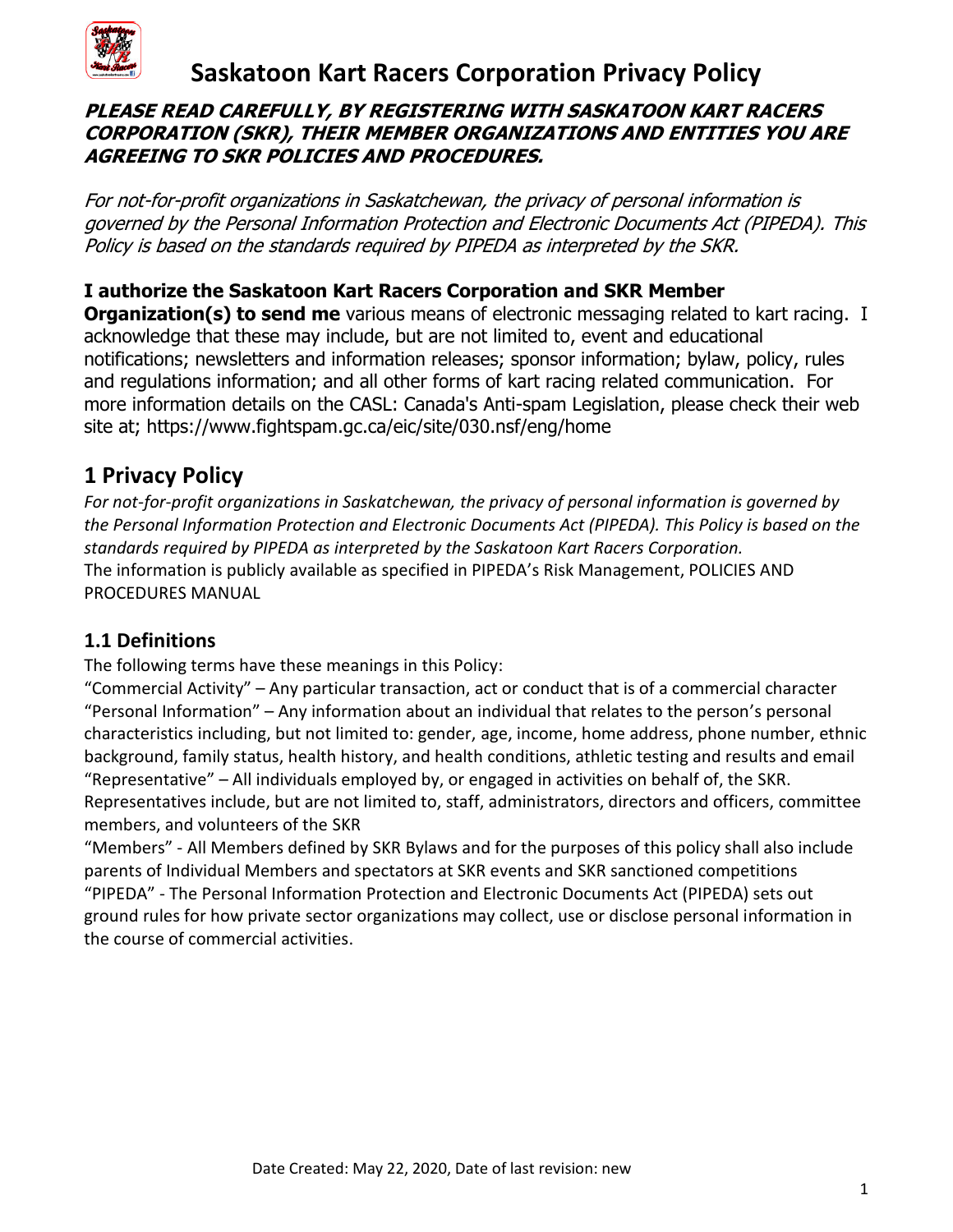

#### **1.2 Purpose**

The SKR recognizes Members' right to privacy with respect to their Personal Information. This Policy describes the way that the SKR collects, uses, safeguards, discloses, and disposes of Personal Information.

SKR Member Organizations are responsible to ensure that their Privacy Policy use and regulations are consistent with this Policy.

## **1.3 Application of this Policy**

This Policy applies to all Representatives and Members in connection with personal information that is collected, used or disclosed during SKR activity.

Except as provided in PIPEDA, the SKR's Board of Directors will have the authority to interpret any provision of this Policy that is contradictory, ambiguous, or unclear.

### **1.4 Obligations**

The SKR is obligated to follow and abide by PIPEDA in all matters involving the collection, use, and disclosure of Personal Information.

In addition to fulfilling the legal obligations required by PIPEDA, the SKR's Representatives will not:

Publish, communicate, divulge, or disclose to any unauthorized person, firm, corporation, or third party any Personal Information without the express written consent of the Individual

Knowingly place themselves in a position where they are under obligation to any organization to disclose Personal Information

In the performance of their official duties, disclose Personal Information to family members, friends, colleagues, or organizations in which their family members, friends, or colleagues have an interest

Derive personal benefit from Personal Information that they have acquired during the course of fulfilling their duties with the SKR

Accept any gift or favour that could be construed as being given in anticipation of, or in recognition for, the disclosure of Personal Information

#### **1.5 Accountability**

The Executive Director (or designate) shall act as the Privacy Officer and is responsible for the implementation of this policy and monitoring information collection and data security, and ensuring that all board members receive appropriate training on privacy issues and their responsibilities. The Privacy Officer also handles personal information access requests and complaints. The Privacy Officer may be contacted by Email.

## **1.6 Identifying Purposes**

The SKR may collect Personal Information from Members and prospective Members for purposes that include, but are not limited to:

#### *COMMUNICATIONS*

Sending communications in the form of e-news or a newsletter with content related to the SKR's programs, events, fundraising, activities, discipline, appeals, and other pertinent information Publishing articles, media relations and postings on the SKR's website, displays or posters Award nominations, biographies, and media relations Communication within and between Representatives and Members Discipline results and long term suspension list Checking residency status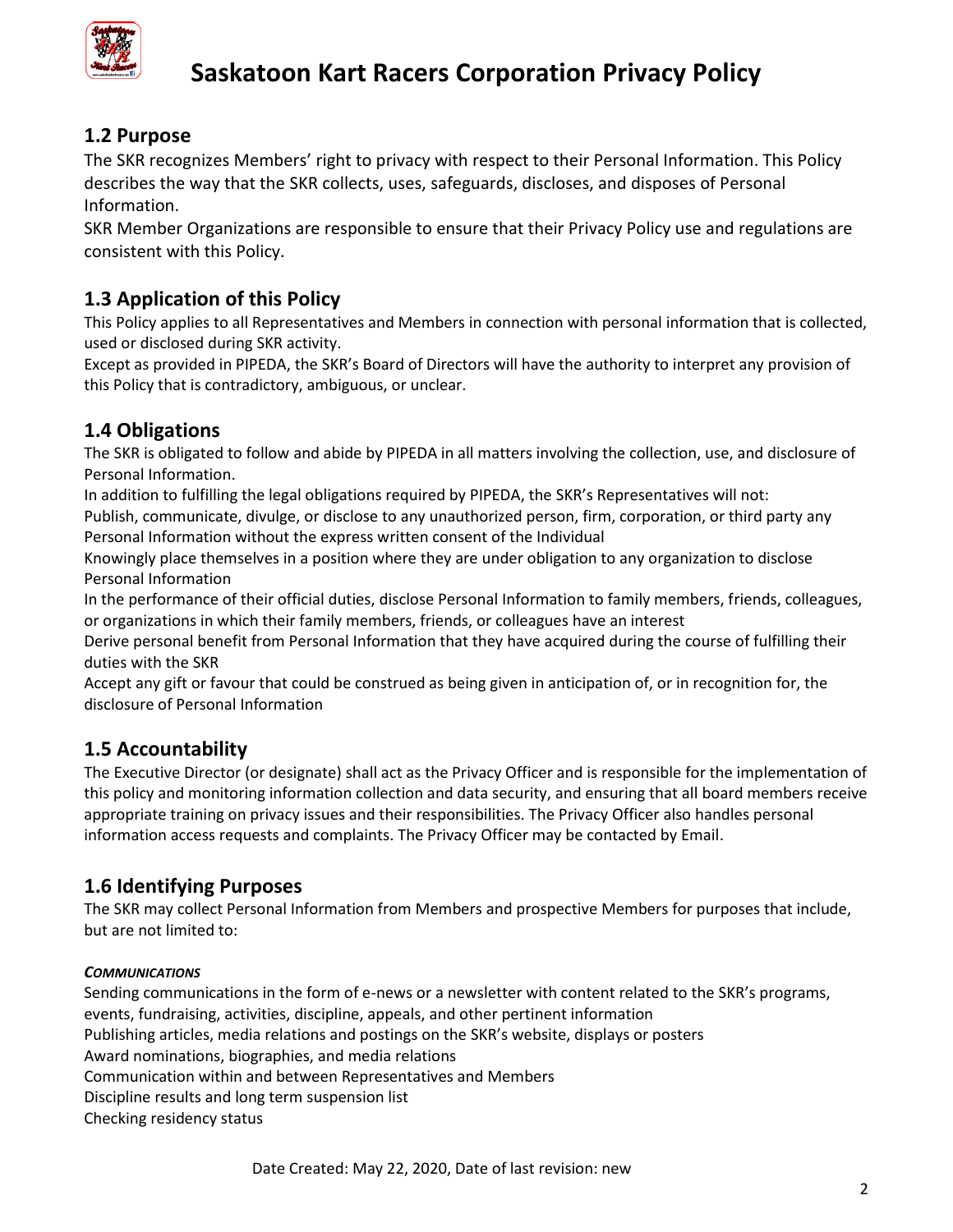

#### *REGISTRATION, DATABASE ENTRY AND MONITORING*

Registration of individuals, programs, events and activities Database entry at partner organizations such as, but not limited to, ASN Canada FIA, MotorsportReg, Race Monitor, Respect in Sport and other such organizations. Determination of eligibility, age group and appropriate level of competition *SALES, PROMOTIONS AND MERCHANDISING*  Purchasing equipment, coaching manuals, resources and other products Promotion and sale of merchandise **GENERAL**  Travel arrangement and administration

Implementation of the SKR's screening program

Medical emergency, emergency contacts or reports relating to medical or emergency issues

Determination of membership demographics and program wants and needs, by means of surveys or other like mechanisms for collection of information

Managing insurance claims and insurance investigations

Video recording and photography for personal use, and not commercial gain, by spectators, parents and friends Video recording and photography for promotional use, marketing and advertising by the SKR

Payroll, honorariums, company insurance and health plans.

The SKR's Representatives may collect Personal Information from Members and prospective Members for other purposes, provided that documented consent specifying the use of the Personal Information is obtained from the Members or prospective Members.

#### **1.7 Consent**

By providing Personal Information to the SKR, Members providing implied consent to use of that Personal Information for the purposes identified in the **Identifying Purposes** section of this Policy.

At the time of the collection of Personal Information and prior to the use or disclose of the Personal Information, the SKR will obtain consent from Members by lawful means. The SKR may collect Personal Information without consent when it is reasonable to do so and permitted by law.

In determining whether to obtain written or implied consent, the SKR will take into account the sensitivity of the Personal Information, as well the Members' reasonable expectations. Members may consent to the collection and specified use of Personal Information in the following ways:

Completing and/or signing an application form

Checking a check box, or selecting an option (such as 'Yes' or 'I agree')

Providing written consent either physically or electronically

Consenting orally in person.

Consenting orally over the phone

The SKR will not, as a condition of providing a product or service, require Members to consent to the use, collection, or disclosure of Personal Information beyond what is required to fulfill the specified purpose of the product or service.

A Member may withdraw consent in writing, at any time, subject to legal or contractual restrictions. The SKR will inform the Member of the implications of withdrawing consent.

The SKR will not obtain consent from Members who are minors, seriously ill, or mentally incapacitated. Consent from these individuals will be obtained from a parent, legal guardian, or a person having power of attorney. The SKR is not required to obtain consent for the collection of Personal Information, and may use Personal Information without the Member's knowledge or consent, only if:

It is clearly in the Member's interests and the opportunity for obtaining consent is not available in a timely way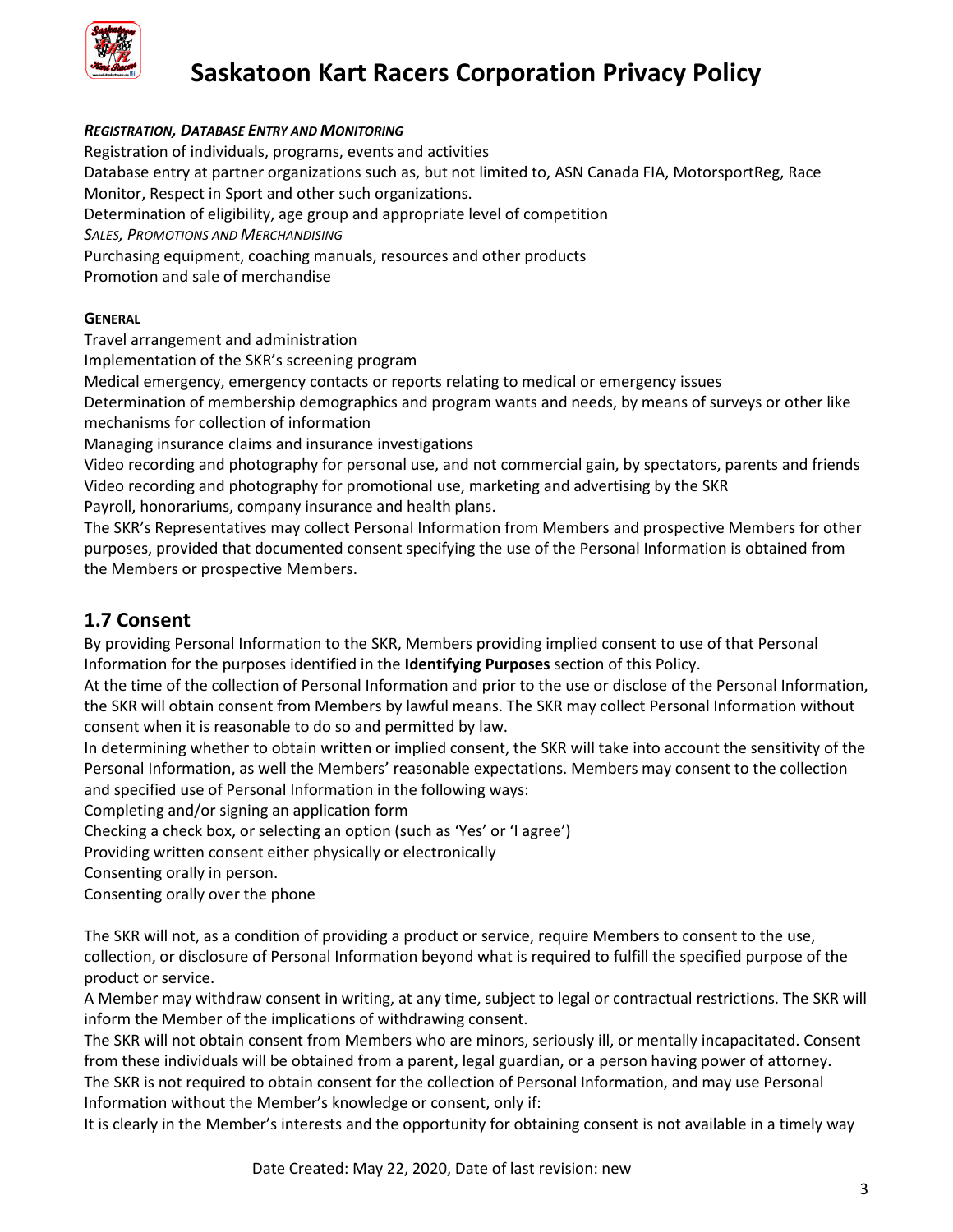

Knowledge and consent would compromise the availability or accuracy of the Personal Information and collection is required to investigate a breach of an agreement or a contravention of a federal or provincial law An emergency threatens a Member's life, health, or security.

The SKR is also not required to obtain consent for the collection of Personal Information if the information is for journalistic, artistic, or literary purposes.

The SKR may disclose Personal Information without the Member's knowledge or consent only:

- To a lawyer representing the SKR
- To collect a debt that the Member owes to the SKR
- To comply with a subpoena, a warrant, or an order made by a court or other body with appropriate jurisdiction
- To a government institution that has requested the information and identified its lawful authority, if that government institution indicates that disclosure is for one of the following purposes: enforcing or carrying out an investigation, gathering intelligence relating to any federal, provincial, or foreign law, national security or the conduct of international affairs, or administering any federal or provincial law
- To an investigative body named in PIPEDA or a government institution, if the SKR believes the Personal Information concerns a breach of an agreement, contravenes a federal, provincial, or foreign law, or if the SKR suspects the Personal Information relates to national security or the conduct of international affairs
- To an investigative body for purposes related to the investigation of a breach of an agreement or a contravention of a federal or provincial law
- In an emergency threatening an Member's life, health, or security (the SKR will inform the Member of the disclosure)
- To an archival institution
- 20 years after the Member's death or 100 years after the record was created
- If it is publicly available as specified in PIPEDA
- If otherwise required by law

#### **1.8 Accuracy, Retention, and Openness**

In order to minimize the possibility that inappropriate Personal Information may be used to make a decision about a Member, Personal Information will be accurate, complete, and as up-to-date as is necessary for the purposes for which it will be used.

Personal Information will be retained as long as reasonably necessary to enable participation in the SKR programs, events, and activities, and in order to maintain historical records as may be required by law or by governing organizations.

The SKR's Representatives will be made aware of the importance of maintaining the confidentiality of Personal Information and are required to comply with the SKR's *Confidentiality Policy*.

Personal Information will be protected against loss or theft, unauthorized access, disclosure, copying, use, or modification by security safeguards appropriate to the sensitivity of the Personal Information.

Personal Information that has been used to make a decision about a Member will be maintained for a minimum of one year in order to allow the individual the opportunity to access the Personal Information after the decision has been made.

The SKR will make the following information available to Members:

- This Privacy Policy
- Any additional documentation that further explains the SKR's Privacy Policy
- The name or title, and the address, of the person who is accountable for the SKR's Privacy Policy
- The means of gaining access to Personal Information held by the SKR
- A description of the type of Personal Information held by the SKR, including a general account of its use